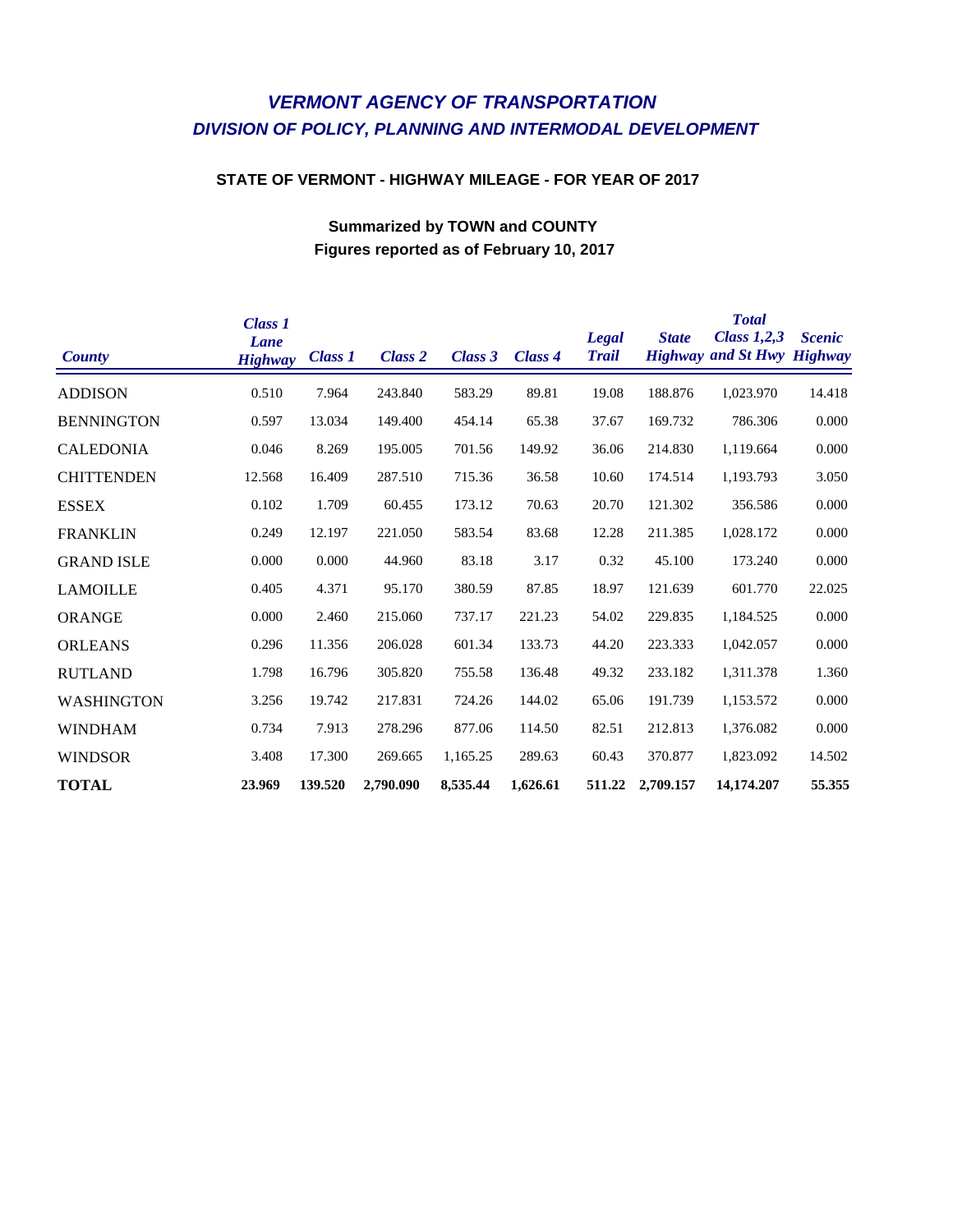### *County ADDISON*

| Town, City<br>or Village | <b>Class 1</b><br><b>Lane</b> |       |         |         |         | <b>Legal</b> | <b>State</b> | <b>Total</b><br>Class $1,2,3$ | <b>Scenic</b> |
|--------------------------|-------------------------------|-------|---------|---------|---------|--------------|--------------|-------------------------------|---------------|
|                          | <b>Highway Class 1</b>        |       | Class 2 | Class 3 | Class 4 | <b>Trail</b> |              | <b>Highway</b> and St Hwy     | Highway       |
|                          |                               |       |         |         |         |              |              |                               |               |
| <b>ADDISON</b>           | 0.000                         | 0.000 | 9.670   | 27.92   | 5.08    | 0.00         | 19.302       | 56.892                        | 0.000         |
| <b>BRIDPORT</b>          | 0.000                         | 0.000 | 13.280  | 43.65   | 7.10    | 0.00         | 14.490       | 71.420                        | 0.000         |
| <b>BRISTOL</b>           | 0.000                         | 1.225 | 11.090  | 24.14   | 5.60    | 0.00         | 13.336       | 49.791                        | 0.000         |
| <b>CORNWALL</b>          | 0.000                         | 0.000 | 6.590   | 25.62   | 1.48    | 0.00         | 13.506       | 45.716                        | 0.000         |
| <b>FERRISBURGH</b>       | 0.000                         | 0.000 | 18.390  | 56.60   | 2.73    | 6.77         | 7.785        | 82.775                        | 0.000         |
| <b>GOSHEN</b>            | 0.000                         | 0.000 | 2.910   | 10.97   | 1.57    | 0.00         | 3.610        | 17.490                        | 0.000         |
| <b>GRANVILLE</b>         | 0.000                         | 0.000 | 0.360   | 17.20   | 12.87   | 5.32         | 11.374       | 28.934                        | 0.000         |
| <b>HANCOCK</b>           | 0.000                         | 0.000 | 0.000   | 8.36    | 2.16    | 0.00         | 9.757        | 18.117                        | 7.246         |
| <b>LEICESTER</b>         | 0.000                         | 0.000 | 11.100  | 13.48   | 1.88    | 0.15         | 3.425        | 28.005                        | 0.000         |
| <b>LINCOLN</b>           | 0.000                         | 0.000 | 16.960  | 35.13   | 6.06    | 0.00         | 0.000        | 52.090                        | 0.000         |
| MIDDLEBURY               | 0.510                         | 3.889 | 15.720  | 46.45   | 2.89    | 0.65         | 16.827       | 82.886                        | 1.386         |
| <b>MONKTON</b>           | 0.000                         | 0.000 | 25.520  | 27.33   | 7.16    | 0.70         | 0.000        | 52.850                        | 0.000         |
| <b>NEW HAVEN</b>         | 0.000                         | 0.000 | 17.670  | 31.23   | 1.14    | 1.12         | 14.886       | 63.786                        | 0.000         |
| ORWELL                   | 0.000                         | 0.000 | 14.500  | 49.46   | 3.99    | 1.23         | 11.415       | 75.375                        | 0.000         |
| <b>PANTON</b>            | 0.000                         | 0.000 | 10.780  | 10.69   | 2.60    | 1.23         | 2.755        | 24.225                        | 0.000         |
| <b>RIPTON</b>            | 0.000                         | 0.000 | 4.900   | 18.48   | 3.33    | 1.85         | 5.786        | 29.166                        | 5.786         |
| <b>SALISBURY</b>         | 0.000                         | 0.000 | 16.890  | 19.48   | 1.91    | 0.00         | 4.503        | 40.873                        | 0.000         |
| <b>SHOREHAM</b>          | 0.000                         | 0.000 | 11.900  | 50.35   | 6.00    | 0.00         | 16.319       | 78.569                        | 0.000         |
| <b>STARKSBORO</b>        | 0.000                         | 0.000 | 5.300   | 27.08   | 14.04   | 0.06         | 12.079       | 44.459                        | 0.000         |
| <b>VERGENNES CITY</b>    | 0.000                         | 2.850 | 3.740   | 8.10    | 0.13    | 0.00         | 0.000        | 14.690                        | 0.000         |
| <b>WALTHAM</b>           | 0.000                         | 0.000 | 6.440   | 4.59    | 0.00    | 0.00         | 2.556        | 13.586                        | 0.000         |
| WEYBRIDGE                | 0.000                         | 0.000 | 15.510  | 17.00   | 0.09    | 0.00         | 0.221        | 32.731                        | 0.000         |
| <b>WHITING</b>           | 0.000                         | 0.000 | 4.620   | 9.98    | 0.00    | 0.00         | 4.944        | 19.544                        | 0.000         |
| <b>Total</b>             | 0.510                         | 7.964 | 243.840 | 583.29  | 89.81   | 19.08        | 188.876      | 1,023.970                     | 14.418        |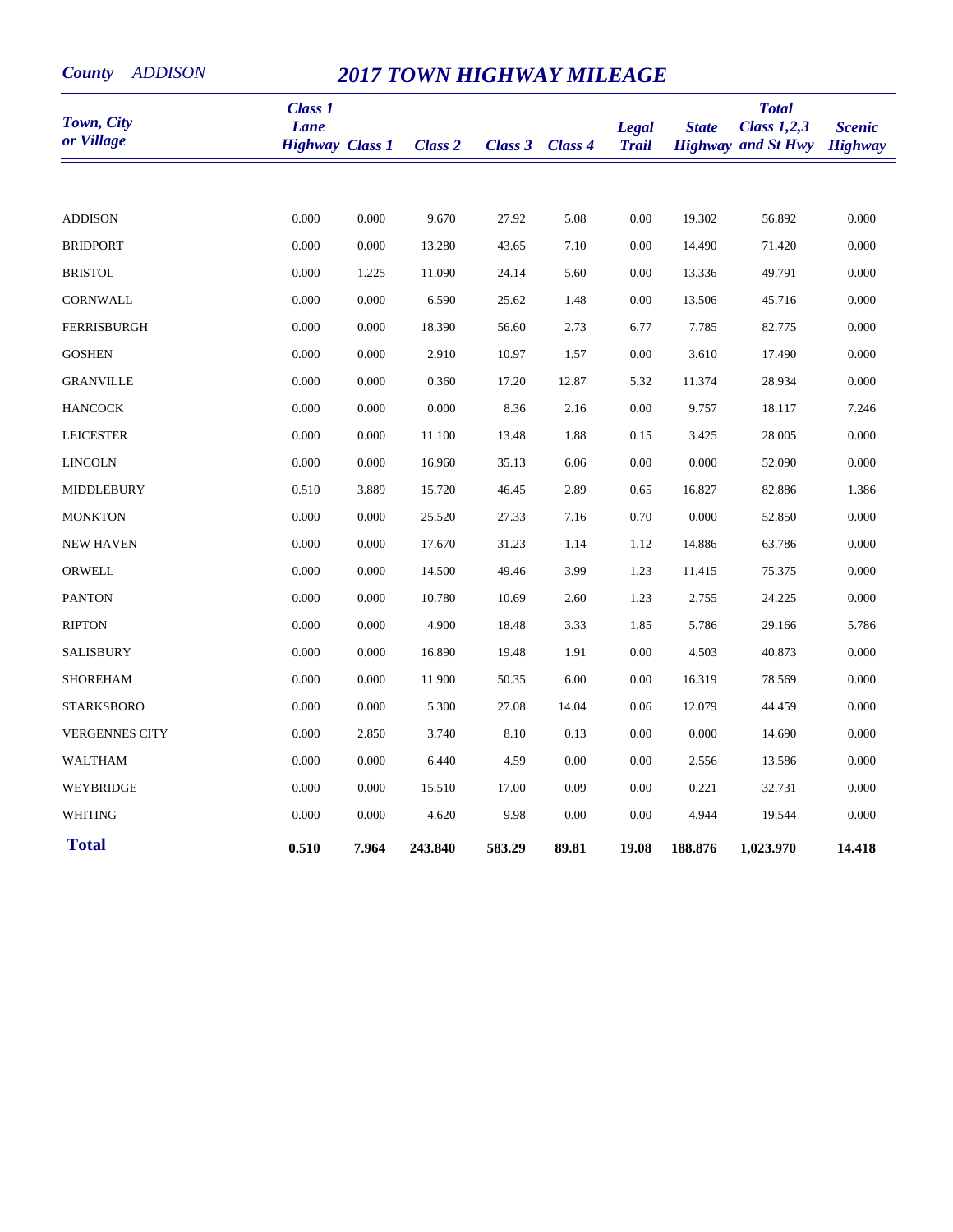#### *County BENNINGTON*

| Town, City<br>or Village      | Class 1<br><b>Lane</b> | <b>Highway Class 1</b> | <b>Class 2</b> | Class 3 | Class 4 | <b>Legal</b><br><b>Trail</b> | <b>State</b> | <b>Total</b><br>Class $1,2,3$<br><b>Highway</b> and St Hwy | <b>Scenic</b><br><b>Highway</b> |
|-------------------------------|------------------------|------------------------|----------------|---------|---------|------------------------------|--------------|------------------------------------------------------------|---------------------------------|
|                               |                        |                        |                |         |         |                              |              |                                                            |                                 |
|                               |                        |                        |                |         |         |                              |              |                                                            |                                 |
| <b>ARLINGTON</b>              | 0.000                  | 0.000                  | 7.910          | 26.77   | 2.71    | 4.56                         | 14.047       | 48.727                                                     | 0.000                           |
| <b>BENNINGTON</b>             | 0.038                  | 3.584                  | 11.521         | 84.71   | 3.62    | 1.95                         | 28.186       | 128.001                                                    | 0.000                           |
| <b>DORSET</b>                 | 0.000                  | 0.000                  | 13.850         | 24.57   | 0.55    | 8.04                         | 13.671       | 52.091                                                     | 0.000                           |
| <b>GLASTENBURY (UNORG)</b>    | 0.000                  | 0.000                  | 0.000          | 1.61    | 0.00    | 1.50                         | 1.784        | 3.394                                                      | 0.000                           |
| LANDGROVE                     | 0.000                  | 0.000                  | 4.820          | 9.55    | 1.50    | 0.00                         | 0.821        | 15.191                                                     | 0.000                           |
| <b>MANCHESTER</b>             | 0.559                  | 4.733                  | 15.650         | 23.37   | 7.41    | 0.00                         | 16.596       | 60.349                                                     | 0.000                           |
| MANCHESTER VILLAGE            | 0.000                  | 2.007                  | 3.390          | 3.69    | 0.00    | 0.00                         | 0.000        | 9.087                                                      | 0.000                           |
| NORTH BENNINGTON VILLAGE      | 0.000                  | 1.604                  | 0.080          | 7.97    | 0.00    | 0.00                         | 0.465        | 10.119                                                     | 0.000                           |
| <b>OLD BENNINGTON VILLAGE</b> | 0.000                  | 0.577                  | 1.236          | 1.23    | 0.29    | 0.00                         | 0.000        | 3.043                                                      | 0.000                           |
| PERU                          | 0.000                  | 0.000                  | 6.180          | 16.11   | 5.86    | 0.00                         | 4.627        | 26.917                                                     | 0.000                           |
| <b>POWNAL</b>                 | 0.000                  | 0.000                  | 11.850         | 51.98   | 9.08    | 0.10                         | 12.616       | 76.446                                                     | 0.000                           |
| <b>READSBORO</b>              | 0.000                  | 0.529                  | 1.970          | 33.79   | 6.79    | 7.21                         | 10.016       | 46.305                                                     | 0.000                           |
| <b>RUPERT</b>                 | 0.000                  | 0.000                  | 13.180         | 28.15   | 1.81    | 4.10                         | 3.828        | 45.158                                                     | 0.000                           |
| <b>SANDGATE</b>               | 0.000                  | 0.000                  | 7.580          | 20.82   | 5.33    | 0.00                         | 0.000        | 28.400                                                     | 0.000                           |
| <b>SEARSBURG</b>              | 0.000                  | 0.000                  | 0.000          | 6.46    | 0.00    | 1.60                         | 8.241        | 14.701                                                     | 0.000                           |
| <b>SHAFTSBURY</b>             | 0.000                  | 0.000                  | 19.990         | 50.44   | 1.70    | 3.35                         | 15.849       | 86.279                                                     | 0.000                           |
| <b>STAMFORD</b>               | 0.000                  | 0.000                  | 3.500          | 14.23   | 6.91    | 4.02                         | 5.752        | 23.482                                                     | 0.000                           |
| <b>SUNDERLAND</b>             | 0.000                  | 0.000                  | 15.170         | 14.11   | 1.68    | 0.00                         | 11.369       | 40.649                                                     | 0.000                           |
| <b>WINHALL</b>                | 0.000                  | 0.000                  | 11.523         | 32.08   | 3.19    | 0.49                         | 12.289       | 55.892                                                     | 0.000                           |
| <b>WOODFORD</b>               | 0.000                  | 0.000                  | 0.000          | 2.50    | 6.95    | 0.75                         | 9.575        | 12.075                                                     | 0.000                           |
| <b>Total</b>                  | 0.597                  | 13.034                 | 149.400        | 454.14  | 65.38   | 37.67                        | 169.732      | 786.306                                                    | 0.000                           |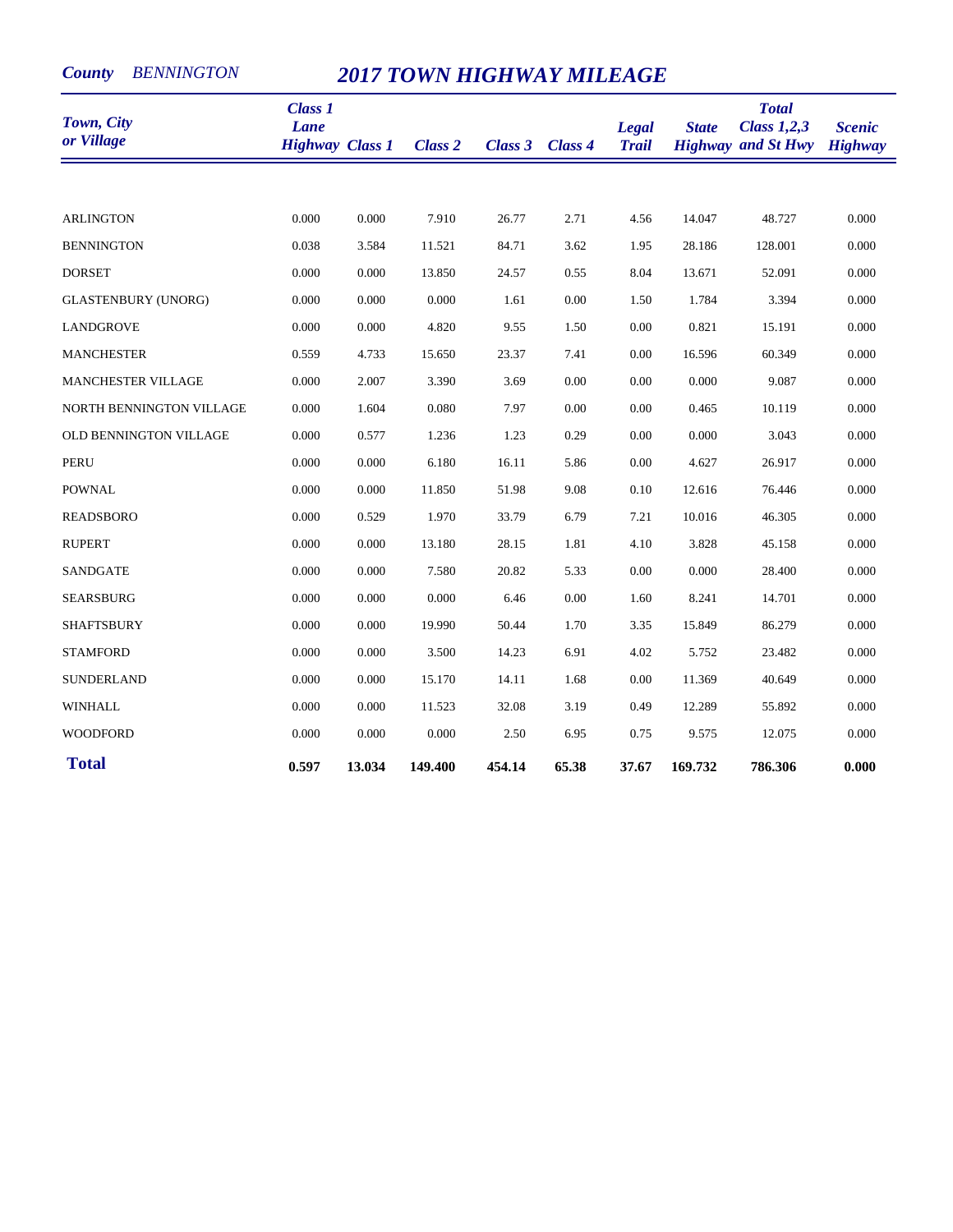### *County CALEDONIA*

| Town, City<br>or Village | <b>Class 1</b><br><b>Lane</b><br><b>Highway Class 1</b> |       | Class <sub>2</sub> | Class 3 | Class 4 | <b>Legal</b><br><b>Trail</b> | <b>State</b> | <b>Total</b><br>Class $1,2,3$<br><b>Highway</b> and St Hwy | <b>Scenic</b><br><b>Highway</b> |
|--------------------------|---------------------------------------------------------|-------|--------------------|---------|---------|------------------------------|--------------|------------------------------------------------------------|---------------------------------|
|                          |                                                         |       |                    |         |         |                              |              |                                                            |                                 |
| <b>BARNET</b>            | 0.000                                                   | 0.000 | 23.510             | 58.46   | 10.95   | 0.09                         | 21.190       | 103.160                                                    | 0.000                           |
| <b>BURKE</b>             | 0.000                                                   | 0.000 | 17.460             | 33.84   | 5.36    | 0.50                         | 9.990        | 61.290                                                     | 0.000                           |
| <b>DANVILLE</b>          | 0.000                                                   | 0.000 | 14.740             | 83.78   | 22.45   | 0.88                         | 12.812       | 111.332                                                    | 0.000                           |
| <b>GROTON</b>            | 0.000                                                   | 0.000 | 6.870              | 24.12   | 10.73   | 0.00                         | 15.086       | 46.076                                                     | 0.000                           |
| <b>HARDWICK</b>          | 0.000                                                   | 1.500 | 11.345             | 52.48   | 5.72    | 1.62                         | 16.146       | 81.471                                                     | 0.000                           |
| <b>KIRBY</b>             | 0.000                                                   | 0.000 | 4.010              | 20.28   | 7.13    | 0.00                         | 0.967        | 25.257                                                     | 0.000                           |
| <b>LYNDON</b>            | 0.000                                                   | 0.689 | 19.390             | 59.65   | 8.81    | 0.20                         | 23.023       | 102.752                                                    | 0.000                           |
| <b>LYNDONVILLE</b>       | 0.000                                                   | 1.337 | 0.000              | 5.21    | 0.02    | 0.03                         | 0.463        | 7.010                                                      | 0.000                           |
| <b>NEWARK</b>            | 0.000                                                   | 0.000 | 6.880              | 30.45   | 5.10    | 1.06                         | 6.097        | 43.427                                                     | 0.000                           |
| <b>PEACHAM</b>           | 0.000                                                   | 0.000 | 9.950              | 53.28   | 6.18    | 4.73                         | 1.646        | 64.876                                                     | 0.000                           |
| <b>RYEGATE</b>           | 0.000                                                   | 0.000 | 13.960             | 43.24   | 6.95    | 9.02                         | 17.325       | 74.525                                                     | 0.000                           |
| <b>SHEFFIELD</b>         | 0.000                                                   | 0.000 | 8.150              | 20.28   | 14.74   | 2.93                         | 16.273       | 44.703                                                     | 0.000                           |
| ST. JOHNSBURY            | 0.046                                                   | 4.743 | 11.200             | 82.22   | 1.59    | 0.07                         | 28.607       | 126.770                                                    | 0.000                           |
| <b>STANNARD</b>          | 0.000                                                   | 0.000 | 4.430              | 11.50   | 1.95    | 0.00                         | 0.000        | 15.930                                                     | 0.000                           |
| <b>SUTTON</b>            | 0.000                                                   | 0.000 | 12.310             | 34.67   | 4.66    | 3.77                         | 10.533       | 57.513                                                     | 0.000                           |
| <b>WALDEN</b>            | 0.000                                                   | 0.000 | 9.140              | 33.48   | 10.02   | 3.40                         | 7.164        | 49.784                                                     | 0.000                           |
| <b>WATERFORD</b>         | 0.000                                                   | 0.000 | 15.510             | 32.60   | 9.07    | 0.00                         | 23.111       | 71.221                                                     | 0.000                           |
| <b>WHEELOCK</b>          | 0.000                                                   | 0.000 | 6.150              | 22.02   | 18.49   | 7.76                         | 4.397        | 32.567                                                     | 0.000                           |
| <b>Total</b>             | 0.046                                                   | 8.269 | 195.005            | 701.56  | 149.92  | 36.06                        | 214.830      | 1,119.664                                                  | 0.000                           |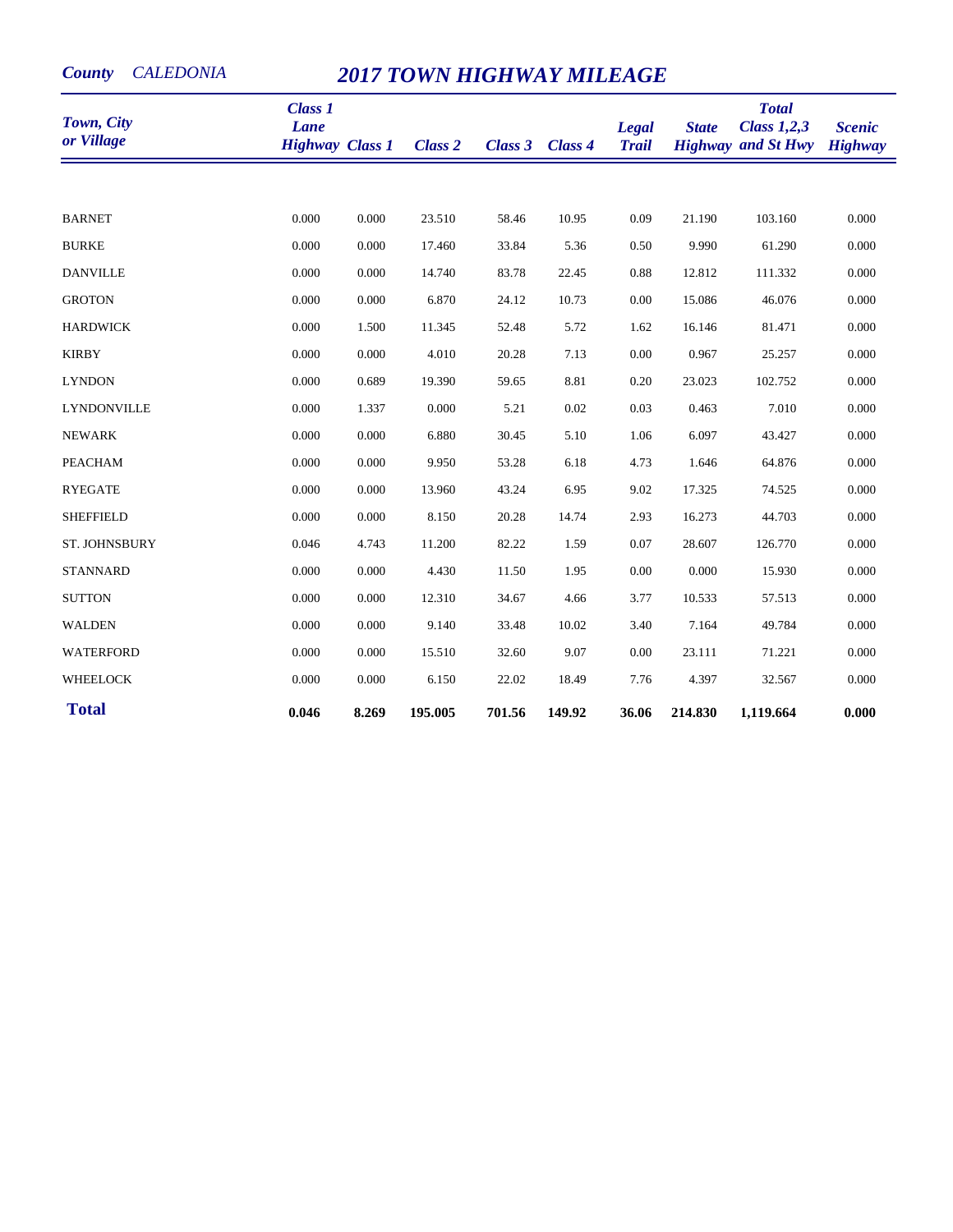### *County CHITTENDEN*

| Town, City<br>or Village  | <b>Class 1</b><br>Lane | <b>Highway Class 1</b> | Class 2 | Class 3 | Class 4 | <b>Legal</b><br><b>Trail</b> | <b>State</b> | <b>Total</b><br>Class $1,2,3$<br><b>Highway</b> and St Hwy | <b>Scenic</b><br><b>Highway</b> |
|---------------------------|------------------------|------------------------|---------|---------|---------|------------------------------|--------------|------------------------------------------------------------|---------------------------------|
|                           |                        |                        |         |         |         |                              |              |                                                            |                                 |
| <b>BOLTON</b>             | 0.000                  | 0.000                  | 8.580   | 12.01   | 0.30    | 0.30                         | 11.306       | 31.896                                                     | 0.000                           |
| <b>BUELS GORE (UNORG)</b> | 0.000                  | 0.000                  | 0.450   | 0.00    | 0.00    | 0.00                         | 2.745        | 3.195                                                      | 0.000                           |
| <b>BURLINGTON CITY</b>    | 4.161                  | 7.131                  | 21.757  | 65.93   | 0.53    | 0.00                         | 0.195        | 95.013                                                     | 0.000                           |
| <b>CHARLOTTE</b>          | 0.000                  | 0.000                  | 31.790  | 42.45   | 0.20    | 0.46                         | 6.550        | 80.790                                                     | 3.050                           |
| <b>COLCHESTER</b>         | 0.000                  | 0.000                  | 21.870  | 70.13   | 0.59    | 0.68                         | 22.864       | 114.864                                                    | 0.000                           |
| <b>ESSEX</b>              | 0.000                  | 0.000                  | 10.830  | 64.85   | 3.40    | 0.50                         | 22.312       | 97.992                                                     | 0.000                           |
| <b>ESSEX JCT. VILLAGE</b> | 1.289                  | 5.013                  | 2.006   | 27.80   | 0.00    | 0.00                         | 0.600        | 35.419                                                     | 0.000                           |
| <b>HINESBURG</b>          | 0.000                  | 0.000                  | 21.370  | 32.71   | 4.94    | 0.00                         | 7.238        | 61.318                                                     | 0.000                           |
| <b>HUNTINGTON</b>         | 0.000                  | 0.000                  | 11.180  | 32.78   | 2.07    | 0.00                         | 0.000        | 43.960                                                     | 0.000                           |
| <b>JERICHO</b>            | 0.000                  | 0.000                  | 20.500  | 41.48   | 2.92    | 0.00                         | 6.680        | 68.660                                                     | 0.000                           |
| <b>MILTON</b>             | 0.000                  | 0.000                  | 33.560  | 67.63   | 5.55    | 1.61                         | 18.117       | 119.307                                                    | 0.000                           |
| <b>RICHMOND</b>           | 0.000                  | 0.000                  | 15.630  | 32.15   | 3.11    | 0.83                         | 14.327       | 62.107                                                     | 0.000                           |
| <b>SHELBURNE</b>          | 0.000                  | 0.000                  | 25.190  | 27.26   | 0.10    | 0.00                         | 6.655        | 59.105                                                     | 0.000                           |
| SOUTH BURLINGTON CITY     | 5.512                  | 2.289                  | 19.107  | 60.00   | 1.17    | 0.00                         | 17.017       | 98.413                                                     | 0.000                           |
| ST. GEORGE                | 0.000                  | 0.000                  | 0.370   | 0.87    | 0.72    | 0.00                         | 3.693        | 4.933                                                      | 0.000                           |
| <b>UNDERHILL</b>          | 0.000                  | 0.000                  | 8.750   | 43.46   | 6.74    | 0.60                         | 4.944        | 57.154                                                     | 0.000                           |
| <b>WESTFORD</b>           | 0.000                  | 0.000                  | 12.480  | 26.86   | 1.80    | 4.82                         | 9.374        | 48.714                                                     | 0.000                           |
| <b>WILLISTON</b>          | 0.000                  | 0.000                  | 19.280  | 54.19   | 2.42    | 0.80                         | 18.642       | 92.112                                                     | 0.000                           |
| WINOOSKI CITY             | 1.606                  | 1.976                  | 2.810   | 12.80   | 0.02    | 0.00                         | 1.255        | 18.841                                                     | 0.000                           |
| <b>Total</b>              | 12.568                 | 16.409                 | 287.510 | 715.36  | 36.58   | 10.60                        | 174.514      | 1,193.793                                                  | 3.050                           |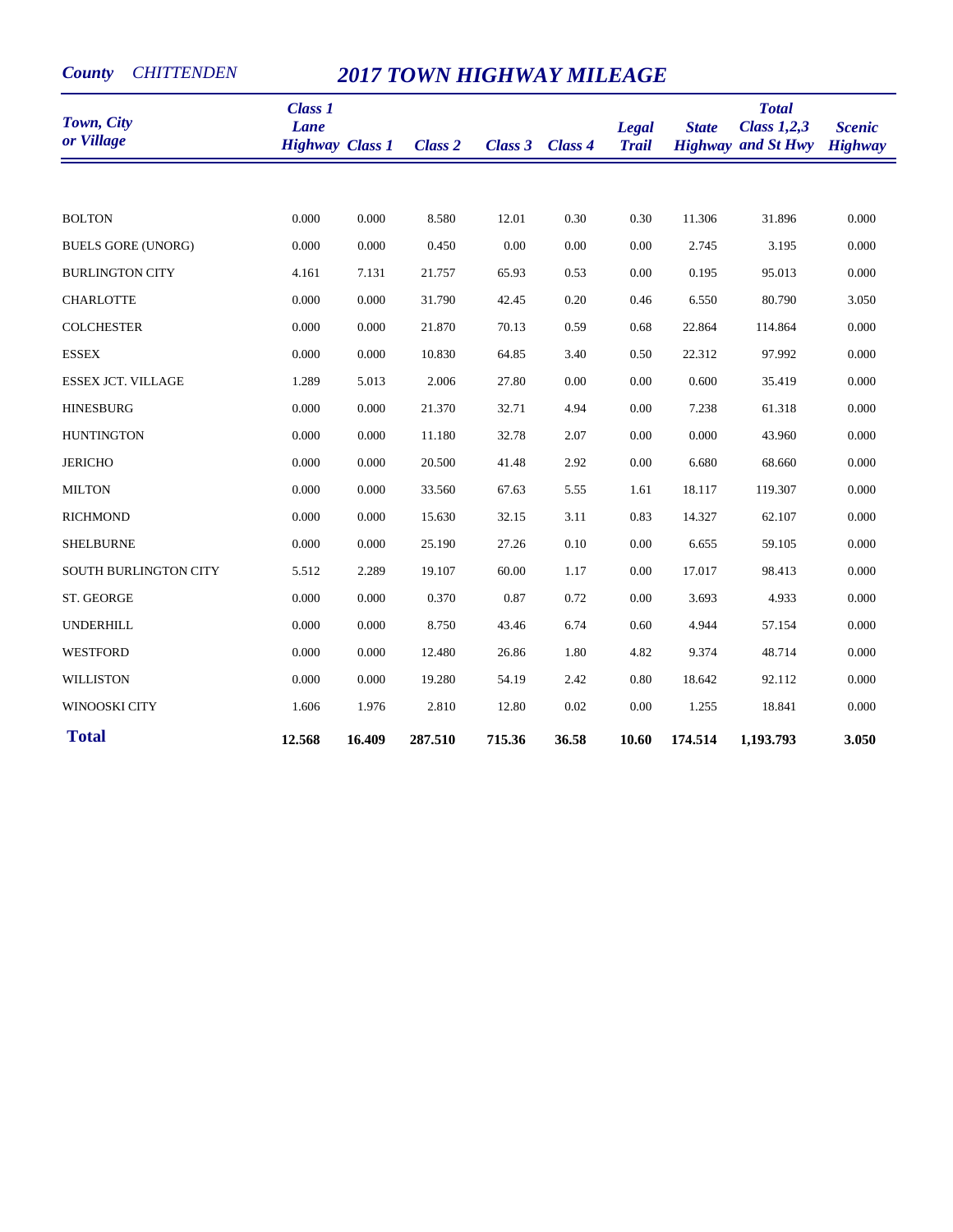#### *County ESSEX*

| Town, City                 | Class 1                        |       |         |         |         |                              |              | <b>Total</b>                               |                                 |
|----------------------------|--------------------------------|-------|---------|---------|---------|------------------------------|--------------|--------------------------------------------|---------------------------------|
| or Village                 | Lane<br><b>Highway Class 1</b> |       | Class 2 | Class 3 | Class 4 | <b>Legal</b><br><b>Trail</b> | <b>State</b> | Class $1,2,3$<br><b>Highway</b> and St Hwy | <b>Scenic</b><br><b>Highway</b> |
|                            |                                |       |         |         |         |                              |              |                                            |                                 |
| <b>AVERILL (UNORG)</b>     | 0.000                          | 0.000 | 0.000   | 6.65    | 0.00    | 0.00                         | 0.872        | 7.522                                      | 0.000                           |
| <b>AVERYS GORE (UNORG)</b> | 0.000                          | 0.000 | 0.000   | 0.00    | 0.00    | 0.00                         | 0.000        | 0.000                                      | 0.000                           |
| <b>BLOOMFIELD</b>          | 0.000                          | 0.000 | 0.000   | 8.55    | 2.92    | 0.00                         | 11.212       | 19.762                                     | 0.000                           |
| <b>BRIGHTON</b>            | 0.102                          | 1.709 | 6.085   | 19.20   | 6.44    | 6.96                         | 15.010       | 42.004                                     | 0.000                           |
| <b>BRUNSWICK</b>           | 0.000                          | 0.000 | 0.000   | 0.00    | 0.00    | 0.00                         | 9.257        | 9.257                                      | 0.000                           |
| <b>CANAAN</b>              | 0.000                          | 0.000 | 2.350   | 15.08   | 10.86   | 0.00                         | 17.840       | 35.270                                     | 0.000                           |
| <b>CONCORD</b>             | 0.000                          | 0.000 | 11.750  | 43.22   | 12.80   | 1.18                         | 10.765       | 65.735                                     | 0.000                           |
| <b>EAST HAVEN</b>          | 0.000                          | 0.000 | 0.670   | 10.32   | 1.04    | 0.00                         | 2.220        | 13.210                                     | 0.000                           |
| FERDINAND (UNORG)          | 0.000                          | 0.000 | 0.000   | 0.00    | 0.00    | 0.00                         | 4.834        | 4.834                                      | 0.000                           |
| <b>GRANBY</b>              | 0.000                          | 0.000 | 5.270   | 5.49    | 6.11    | 6.68                         | 0.000        | 10.760                                     | 0.000                           |
| <b>GUILDHALL</b>           | 0.000                          | 0.000 | 4.030   | 11.65   | 0.82    | 4.63                         | 8.965        | 24.645                                     | 0.000                           |
| <b>LEMINGTON</b>           | 0.000                          | 0.000 | 0.000   | 6.24    | 2.86    | 1.25                         | 7.337        | 13.577                                     | 0.000                           |
| LEWIS (UNORG)              | 0.000                          | 0.000 | 0.000   | 0.00    | 0.00    | 0.00                         | 0.000        | 0.000                                      | 0.000                           |
| LUNENBURG                  | 0.000                          | 0.000 | 11.140  | 29.93   | 15.57   | 0.00                         | 9.039        | 50.109                                     | 0.000                           |
| <b>MAIDSTONE</b>           | 0.000                          | 0.000 | 5.930   | 9.91    | 5.05    | 0.00                         | 8.425        | 24.265                                     | 0.000                           |
| <b>NORTON</b>              | 0.000                          | 0.000 | 0.000   | 0.98    | 4.47    | 0.00                         | 10.733       | 11.713                                     | 0.000                           |
| <b>VICTORY</b>             | 0.000                          | 0.000 | 13.230  | 5.90    | 1.69    | 0.00                         | 0.000        | 19.130                                     | 0.000                           |
| WARNERS GRANT (UNORG)      | 0.000                          | 0.000 | 0.000   | 0.00    | 0.00    | 0.00                         | 0.000        | 0.000                                      | 0.000                           |
| WARREN GORE (UNORG)        | 0.000                          | 0.000 | 0.000   | 0.00    | 0.00    | 0.00                         | 4.793        | 4.793                                      | 0.000                           |
| <b>Total</b>               | 0.102                          | 1.709 | 60.455  | 173.12  | 70.63   | 20.70                        | 121.302      | 356.586                                    | 0.000                           |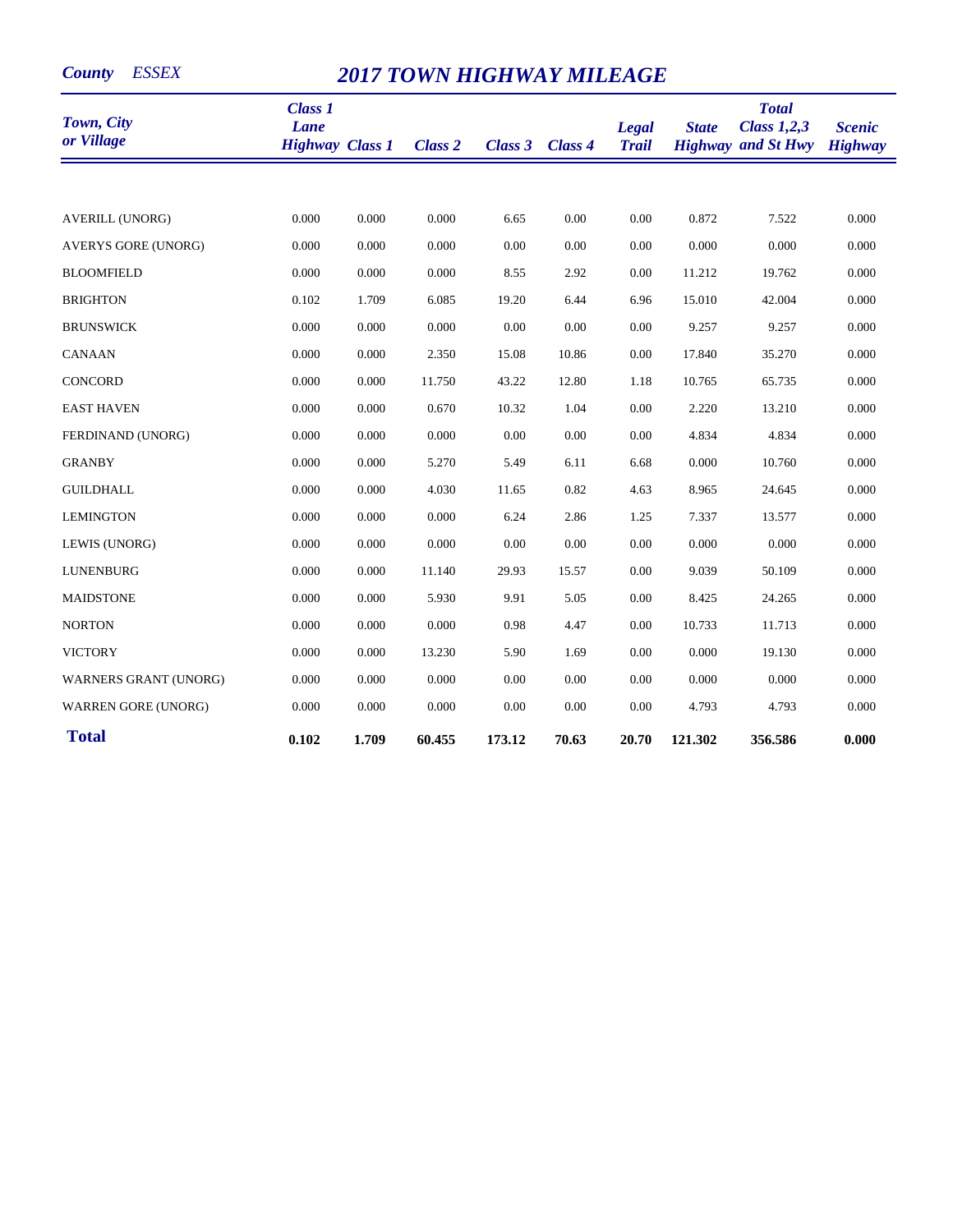### *County FRANKLIN*

| Town, City<br>or Village | <b>Class 1</b><br>Lane<br><b>Highway Class 1</b> |        | Class 2 | Class 3 | Class 4 | <b>Legal</b><br><b>Trail</b> | <b>State</b> | <b>Total</b><br><b>Class 1,2,3</b><br><b>Highway</b> and St Hwy | <b>Scenic</b><br><b>Highway</b> |
|--------------------------|--------------------------------------------------|--------|---------|---------|---------|------------------------------|--------------|-----------------------------------------------------------------|---------------------------------|
|                          |                                                  |        |         |         |         |                              |              |                                                                 |                                 |
| <b>BAKERSFIELD</b>       | 0.000                                            | 0.000  | 9.360   | 31.81   | 9.86    | 1.20                         | 10.539       | 51.709                                                          | 0.000                           |
| <b>BERKSHIRE</b>         | 0.000                                            | 0.000  | 15.650  | 35.56   | 9.35    | 0.00                         | 12.559       | 63.769                                                          | 0.000                           |
| <b>ENOSBURG FALLS</b>    | 0.000                                            | 2.406  | 3.290   | 4.47    | 0.00    | 0.00                         | 2.166        | 12.332                                                          | 0.000                           |
| <b>ENOSBURGH</b>         | 0.000                                            | 0.000  | 17.510  | 45.76   | 4.11    | 0.60                         | 7.247        | 70.517                                                          | 0.000                           |
| <b>FAIRFAX</b>           | 0.000                                            | 0.000  | 11.320  | 50.18   | 5.20    | 0.00                         | 17.377       | 78.877                                                          | 0.000                           |
| <b>FAIRFIELD</b>         | 0.000                                            | 0.000  | 21.750  | 71.90   | 13.41   | 0.00                         | 10.307       | 103.957                                                         | 0.000                           |
| <b>FLETCHER</b>          | 0.000                                            | 0.000  | 12.550  | 29.91   | 8.01    | 0.00                         | 2.332        | 44.792                                                          | 0.000                           |
| <b>FRANKLIN</b>          | 0.000                                            | 0.000  | 13.830  | 30.29   | 5.41    | 0.90                         | 13.450       | 57.570                                                          | 0.000                           |
| <b>GEORGIA</b>           | 0.000                                            | 0.000  | 19.530  | 43.64   | 8.23    | 2.10                         | 17.622       | 80.792                                                          | 0.000                           |
| <b>HIGHGATE</b>          | 0.000                                            | 0.000  | 20.990  | 42.73   | 3.73    | 4.29                         | 22.695       | 86.415                                                          | 0.000                           |
| <b>MONTGOMERY</b>        | 0.000                                            | 0.000  | 6.680   | 34.97   | 7.87    | 0.00                         | 14.314       | 55.964                                                          | 0.000                           |
| <b>RICHFORD</b>          | 0.000                                            | 2.804  | 8.210   | 38.27   | 2.49    | 0.28                         | 10.047       | 59.331                                                          | 0.000                           |
| <b>SHELDON</b>           | 0.000                                            | 0.000  | 15.990  | 28.87   | 2.46    | 2.06                         | 15.811       | 60.671                                                          | 0.000                           |
| <b>ST. ALBANS CITY</b>   | 0.249                                            | 4.281  | 3.770   | 16.57   | 0.02    | 0.00                         | 0.059        | 24.680                                                          | 0.000                           |
| <b>ST. ALBANS TOWN</b>   | 0.000                                            | 0.000  | 20.570  | 32.11   | 1.27    | 0.00                         | 27.074       | 79.754                                                          | 0.000                           |
| <b>SWANTON</b>           | 0.000                                            | 0.067  | 18.520  | 39.32   | 2.26    | 0.85                         | 27.786       | 85.693                                                          | 0.000                           |
| <b>SWANTON VILLAGE</b>   | 0.000                                            | 2.639  | 1.530   | 7.18    | 0.00    | 0.00                         | 0.000        | 11.349                                                          | 0.000                           |
| <b>Total</b>             | 0.249                                            | 12.197 | 221.050 | 583.54  | 83.68   | 12.28                        | 211.385      | 1,028.172                                                       | 0.000                           |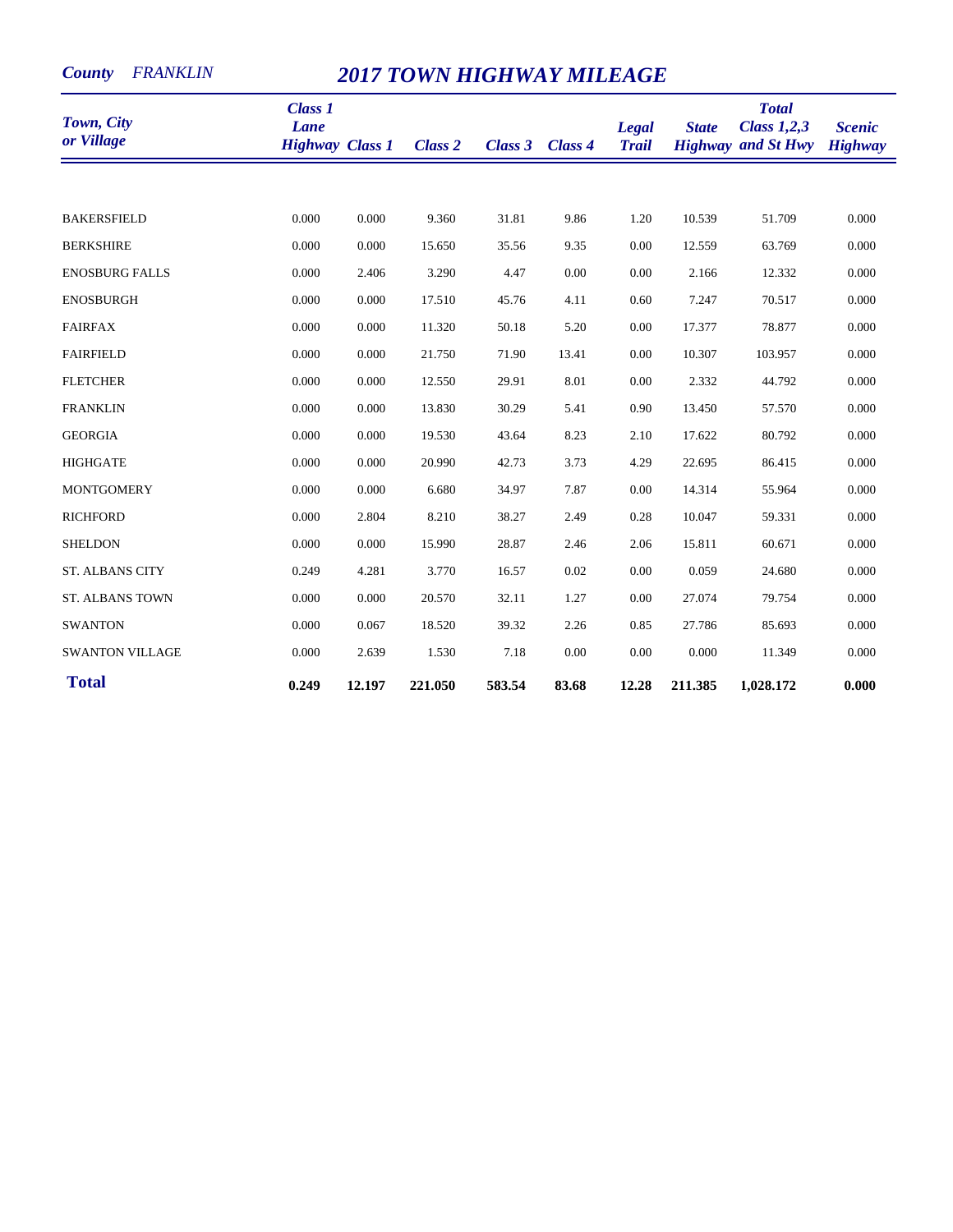*County GRAND ISLE*

| Town, City<br>or Village | Class 1<br>Lane<br><b>Highway Class 1</b> |       | Class 2 | Class 3 Class 4 |      | Legal<br><b>Trail</b> | <b>State</b> | <b>T</b> otal<br>Class $1,2,3$<br><b>Highway</b> and St Hwy | <b>Scenic</b><br>Highway |
|--------------------------|-------------------------------------------|-------|---------|-----------------|------|-----------------------|--------------|-------------------------------------------------------------|--------------------------|
|                          |                                           |       |         |                 |      |                       |              |                                                             |                          |
| <b>ALBURGH</b>           | 0.000                                     | 0.000 | 10.710  | 31.46           | 1.72 | 0.00                  | 17.804       | 59.974                                                      | 0.000                    |
| <b>GRAND ISLE</b>        | 0.000                                     | 0.000 | 9.310   | 18.23           | 1.14 | 0.00                  | 10.175       | 37.715                                                      | 0.000                    |
| <b>ISLE LA MOTTE</b>     | 0.000                                     | 0.000 | 7.890   | 10.41           | 0.12 | 0.00                  | 0.406        | 18.706                                                      | 0.000                    |
| <b>NORTH HERO</b>        | 0.000                                     | 0.000 | 9.420   | 8.66            | 0.10 | 0.00                  | 9.340        | 27.420                                                      | 0.000                    |
| <b>SOUTH HERO</b>        | 0.000                                     | 0.000 | 7.630   | 14.42           | 0.09 | 0.32                  | 7.375        | 29.425                                                      | 0.000                    |
| <b>Total</b>             | 0.000                                     | 0.000 | 44.960  | 83.18           | 3.17 | 0.32                  | 45.100       | 173.240                                                     | 0.000                    |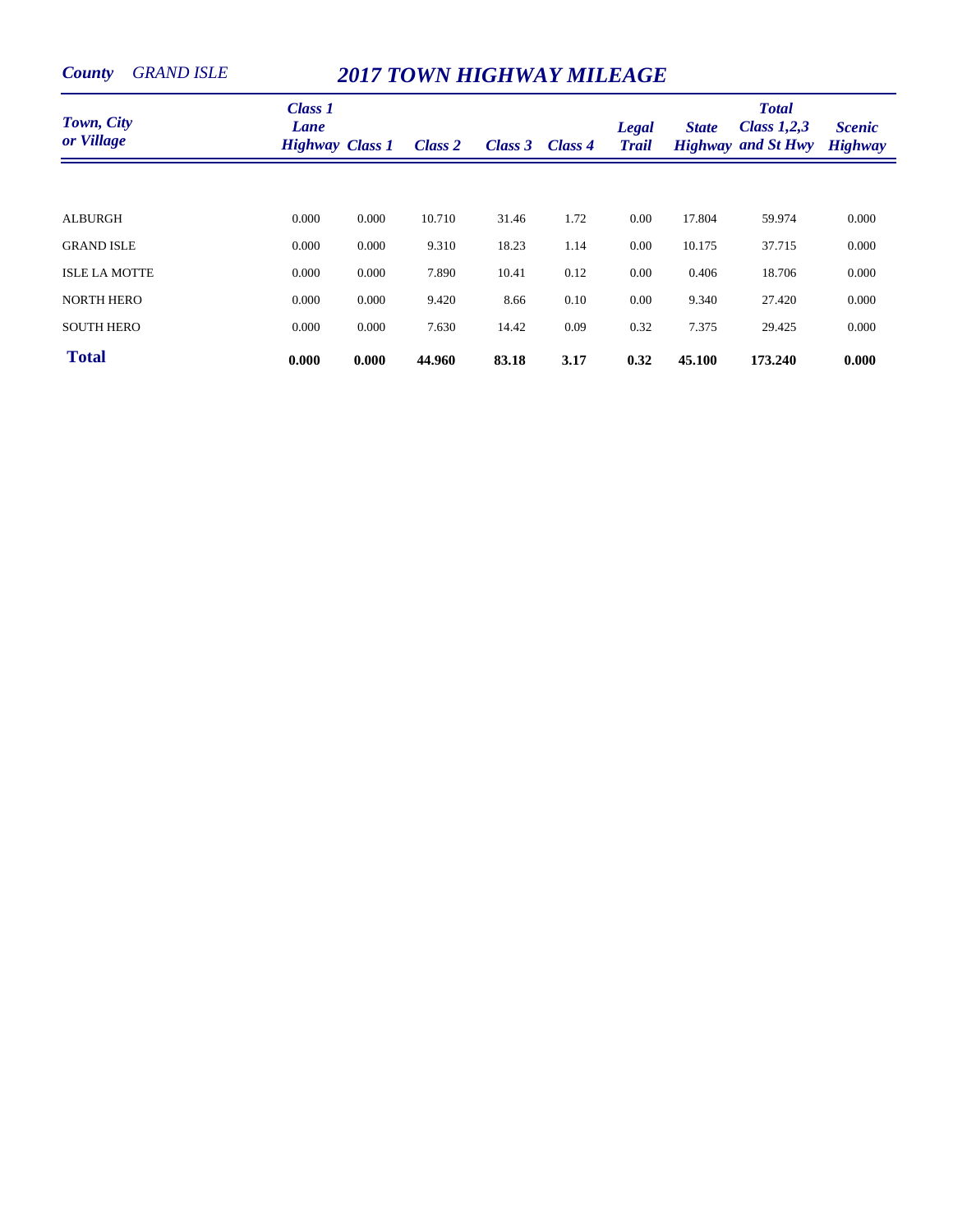*County LAMOILLE*

| Town, City<br>or Village | Class 1<br>Lane<br><b>Highway Class 1</b> |       | Class 2 | Class 3 | Class 4 | Legal<br><b>Trail</b> | <b>State</b> | <b>Total</b><br>Class $1,2,3$<br><b>Highway</b> and St Hwy | <b>Scenic</b><br><b>Highway</b> |
|--------------------------|-------------------------------------------|-------|---------|---------|---------|-----------------------|--------------|------------------------------------------------------------|---------------------------------|
|                          |                                           |       |         |         |         |                       |              |                                                            |                                 |
| <b>BELVIDERE</b>         | 0.000                                     | 0.000 | 0.000   | 11.75   | 2.76    | 0.14                  | 9.734        | 21.484                                                     | 0.000                           |
| <b>CAMBRIDGE</b>         | 0.000                                     | 0.000 | 13.070  | 49.76   | 7.48    | 0.00                  | 29.126       | 91.956                                                     | 2.568                           |
| <b>EDEN</b>              | 0.000                                     | 0.000 | 8.400   | 21.57   | 12.00   | 0.19                  | 13.754       | 43.724                                                     | 0.000                           |
| <b>ELMORE</b>            | 0.000                                     | 0.000 | 4.850   | 20.37   | 12.78   | 8.55                  | 7.932        | 33.152                                                     | 0.000                           |
| <b>HYDE PARK</b>         | 0.000                                     | 0.000 | 13.830  | 50.06   | 8.14    | 1.96                  | 9.602        | 73.492                                                     | 0.000                           |
| <b>JOHNSON</b>           | 0.000                                     | 0.000 | 13.130  | 36.41   | 12.36   | 0.32                  | 11.351       | 60.891                                                     | 0.000                           |
| <b>MORRISTOWN</b>        | 0.405                                     | 2.822 | 15.440  | 73.16   | 9.39    | 1.11                  | 14.999       | 106.421                                                    | 0.000                           |
| <b>STOWE</b>             | 0.000                                     | 1.549 | 14.410  | 65.15   | 12.10   | 2.12                  | 13.904       | 95.013                                                     | 19.457                          |
| <b>WATERVILLE</b>        | 0.000                                     | 0.000 | 1.390   | 14.17   | 3.42    | 0.00                  | 4.214        | 19.774                                                     | 0.000                           |
| <b>WOLCOTT</b>           | 0.000                                     | 0.000 | 10.650  | 38.19   | 7.42    | 4.58                  | 7.023        | 55.863                                                     | 0.000                           |
| <b>Total</b>             | 0.405                                     | 4.371 | 95.170  | 380.59  | 87.85   | 18.97                 | 121.639      | 601.770                                                    | 22.025                          |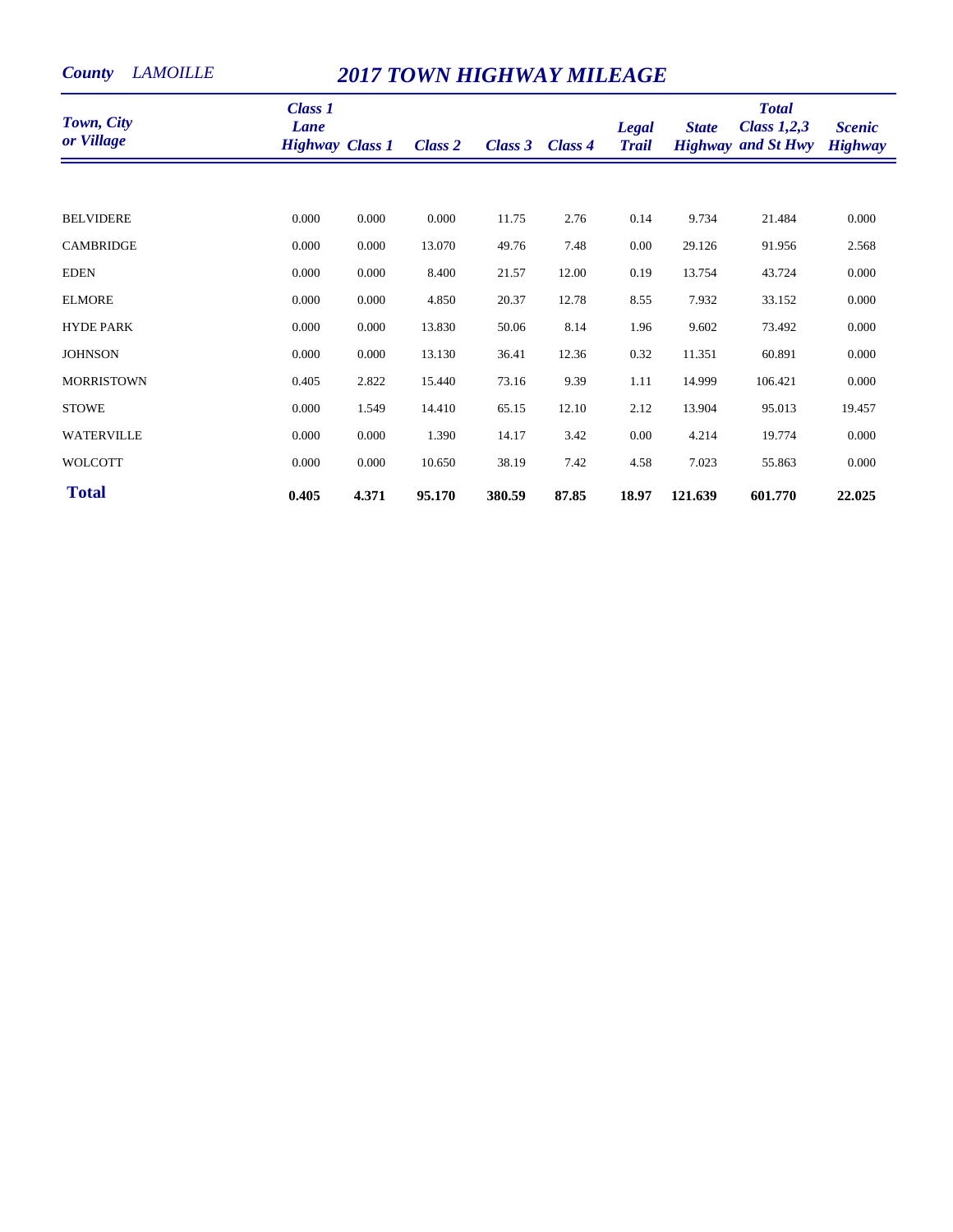### *County ORANGE*

| Town, City<br>or Village | <b>Class 1</b><br>Lane<br><b>Highway Class 1</b> |       | Class 2 | Class 3 | Class 4 | <b>Legal</b><br><b>Trail</b> | <b>State</b> | <b>Total</b><br>Class $1,2,3$<br><b>Highway</b> and St Hwy | <b>Scenic</b><br><b>Highway</b> |
|--------------------------|--------------------------------------------------|-------|---------|---------|---------|------------------------------|--------------|------------------------------------------------------------|---------------------------------|
|                          |                                                  |       |         |         |         |                              |              |                                                            |                                 |
| <b>BRADFORD</b>          | 0.000                                            | 0.000 | 12.560  | 39.01   | 2.92    | 1.21                         | 20.293       | 71.863                                                     | 0.000                           |
| <b>BRAINTREE</b>         | 0.000                                            | 0.000 | 9.320   | 32.80   | 11.19   | 7.34                         | 8.745        | 50.865                                                     | 0.000                           |
| <b>BROOKFIELD</b>        | 0.000                                            | 0.000 | 19.180  | 41.77   | 12.86   | 1.88                         | 23.590       | 84.540                                                     | 0.000                           |
| <b>CHELSEA</b>           | 0.000                                            | 0.000 | 8.760   | 51.54   | 10.96   | 6.70                         | 10.400       | 70.700                                                     | 0.000                           |
| <b>CORINTH</b>           | 0.000                                            | 0.000 | 21.750  | 48.69   | 23.49   | 8.17                         | 3.963        | 74.403                                                     | 0.000                           |
| <b>FAIRLEE</b>           | 0.000                                            | 0.000 | 5.560   | 11.47   | 6.66    | 0.39                         | 18.350       | 35.380                                                     | 0.000                           |
| <b>NEWBURY</b>           | 0.000                                            | 0.000 | 22.240  | 63.64   | 8.54    | 10.43                        | 21.809       | 107.689                                                    | 0.000                           |
| <b>ORANGE</b>            | 0.000                                            | 0.000 | 7.640   | 27.14   | 3.38    | 4.18                         | 8.364        | 43.144                                                     | 0.000                           |
| <b>RANDOLPH</b>          | 0.000                                            | 2.460 | 14.670  | 72.67   | 2.49    | 5.35                         | 29.948       | 119.748                                                    | 0.000                           |
| <b>STRAFFORD</b>         | 0.000                                            | 0.000 | 15.740  | 51.85   | 12.85   | 0.45                         | 0.000        | 67.590                                                     | 0.000                           |
| <b>THETFORD</b>          | 0.000                                            | 0.000 | 14.230  | 48.91   | 9.41    | 0.00                         | 26.335       | 89.475                                                     | 0.000                           |
| <b>TOPSHAM</b>           | 0.000                                            | 0.000 | 12.180  | 49.99   | 21.47   | 0.00                         | 9.835        | 72.005                                                     | 0.000                           |
| <b>TUNBRIDGE</b>         | 0.000                                            | 0.000 | 4.840   | 65.92   | 12.85   | 2.45                         | 7.934        | 78.694                                                     | 0.000                           |
| <b>VERSHIRE</b>          | 0.000                                            | 0.000 | 4.960   | 27.21   | 19.96   | 1.42                         | 7.731        | 39.901                                                     | 0.000                           |
| <b>WASHINGTON</b>        | 0.000                                            | 0.000 | 13.840  | 37.15   | 32.78   | 0.00                         | 7.025        | 58.015                                                     | 0.000                           |
| WELLS RIVER VILLAGE      | 0.000                                            | 0.000 | 0.000   | 4.30    | 0.21    | 0.92                         | 3.525        | 7.825                                                      | 0.000                           |
| <b>WEST FAIRLEE</b>      | 0.000                                            | 0.000 | 9.350   | 10.72   | 18.44   | 0.00                         | 4.353        | 24.423                                                     | 0.000                           |
| WILLIAMSTOWN             | 0.000                                            | 0.000 | 18.240  | 52.39   | 10.77   | 3.13                         | 17.635       | 88.265                                                     | 0.000                           |
| <b>Total</b>             | 0.000                                            | 2.460 | 215.060 | 737.17  | 221.23  | 54.02                        | 229.835      | 1,184.525                                                  | 0.000                           |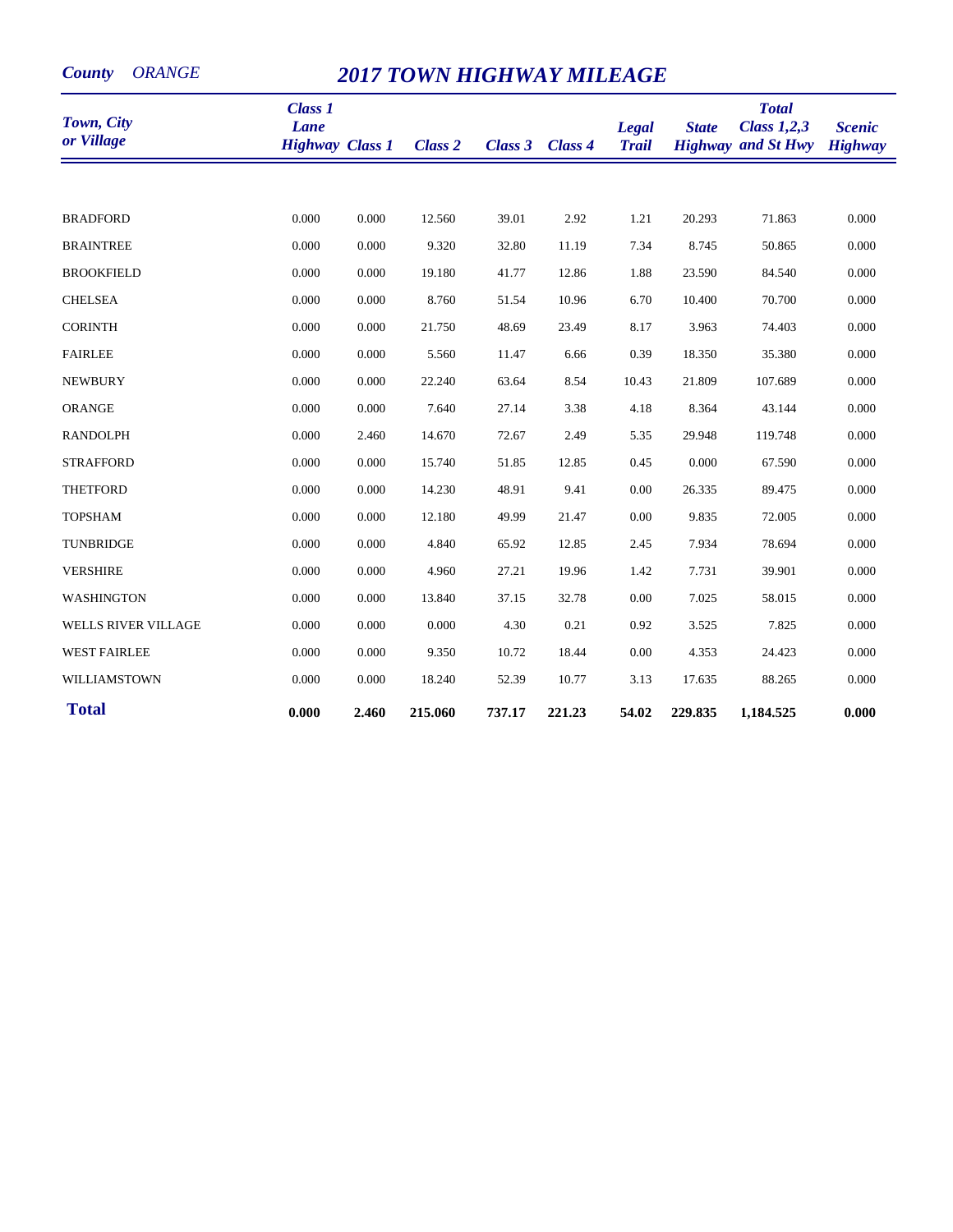### *County ORLEANS*

| Town, City            | <b>Class 1</b><br><b>Lane</b> |        |         |         |         | <b>Legal</b> | <b>State</b> | <b>Total</b><br><b>Class 1,2,3</b> | <b>Scenic</b>  |
|-----------------------|-------------------------------|--------|---------|---------|---------|--------------|--------------|------------------------------------|----------------|
| or Village            | <b>Highway Class 1</b>        |        | Class 2 | Class 3 | Class 4 | <b>Trail</b> |              | <b>Highway</b> and St Hwy          | <b>Highway</b> |
|                       |                               |        |         |         |         |              |              |                                    |                |
| <b>ALBANY</b>         | 0.000                         | 0.000  | 16.040  | 30.56   | 18.48   | 1.19         | 6.722        | 53.322                             | 0.000          |
| <b>BARTON</b>         | 0.000                         | 0.000  | 16.090  | 40.85   | 1.81    | 0.14         | 21.430       | 78.370                             | 0.000          |
| <b>BARTON VILLAGE</b> | 0.000                         | 1.777  | 1.940   | 4.49    | 0.10    | 0.00         | 1.133        | 9.340                              | 0.000          |
| <b>BROWNINGTON</b>    | 0.000                         | 0.000  | 10.980  | 28.89   | 7.59    | 0.00         | 7.833        | 47.703                             | 0.000          |
| <b>CHARLESTON</b>     | 0.000                         | 0.000  | 10.150  | 30.36   | 8.51    | 6.33         | 13.910       | 54.420                             | 0.000          |
| <b>COVENTRY</b>       | 0.000                         | 0.000  | 10.440  | 25.72   | 6.62    | 0.00         | 16.576       | 52.736                             | 0.000          |
| <b>CRAFTSBURY</b>     | 0.000                         | 0.000  | 18.230  | 42.39   | 6.47    | 2.67         | 7.962        | 68.582                             | 0.000          |
| <b>DERBY</b>          | 0.000                         | 0.000  | 22.980  | 54.27   | 3.61    | 8.28         | 25.515       | 102.765                            | 0.000          |
| DERBY LINE VILLAGE    | 0.000                         | 1.423  | 1.000   | 3.07    | 0.10    | 0.00         | 1.373        | 6.866                              | 0.000          |
| <b>GLOVER</b>         | 0.000                         | 0.000  | 14.320  | 35.41   | 6.99    | 1.32         | 8.817        | 58.547                             | 0.000          |
| <b>GREENSBORO</b>     | 0.000                         | 0.000  | 11.240  | 44.89   | 11.79   | 0.00         | 7.693        | 63.823                             | 0.000          |
| <b>HOLLAND</b>        | 0.000                         | 0.000  | 10.600  | 34.38   | 2.49    | 5.85         | 0.138        | 45.118                             | 0.000          |
| <b>IRASBURG</b>       | 0.000                         | 0.000  | 8.090   | 27.44   | 8.48    | 0.00         | 20.924       | 56.454                             | 0.000          |
| JAY                   | 0.000                         | 0.000  | 4.680   | 19.89   | 8.00    | 0.00         | 13.468       | 38.038                             | 0.000          |
| <b>LOWELL</b>         | 0.000                         | 0.000  | 9.850   | 24.11   | 16.78   | 0.00         | 12.127       | 46.087                             | 0.000          |
| <b>MORGAN</b>         | 0.000                         | 0.000  | 5.700   | 19.53   | 3.14    | 0.00         | 14.169       | 39.399                             | 0.000          |
| NEWPORT CITY          | 0.296                         | 6.637  | 6.640   | 23.03   | 0.01    | 0.00         | 1.352        | 37.659                             | 0.000          |
| NEWPORT TOWN          | 0.000                         | 0.000  | 11.750  | 33.49   | 11.50   | 0.00         | 10.253       | 55.493                             | 0.000          |
| NORTH TROY VILLAGE    | 0.000                         | 0.961  | 0.290   | 3.80    | 0.05    | 0.00         | 2.035        | 7.086                              | 0.000          |
| ORLEANS VILLAGE       | 0.000                         | 0.558  | 0.928   | 4.04    | 0.32    | 0.00         | 1.758        | 7.284                              | 0.000          |
| <b>TROY</b>           | 0.000                         | 0.000  | 6.020   | 29.77   | 5.46    | 2.00         | 12.329       | 48.119                             | 0.000          |
| <b>WESTFIELD</b>      | 0.000                         | 0.000  | 6.570   | 16.16   | 2.16    | 7.67         | 8.594        | 31.324                             | 0.000          |
| <b>WESTMORE</b>       | 0.000                         | 0.000  | 1.500   | 24.80   | 3.27    | 8.75         | 7.222        | 33.522                             | 0.000          |
| <b>Total</b>          | 0.296                         | 11.356 | 206.028 | 601.34  | 133.73  | 44.20        | 223.333      | 1,042.057                          | 0.000          |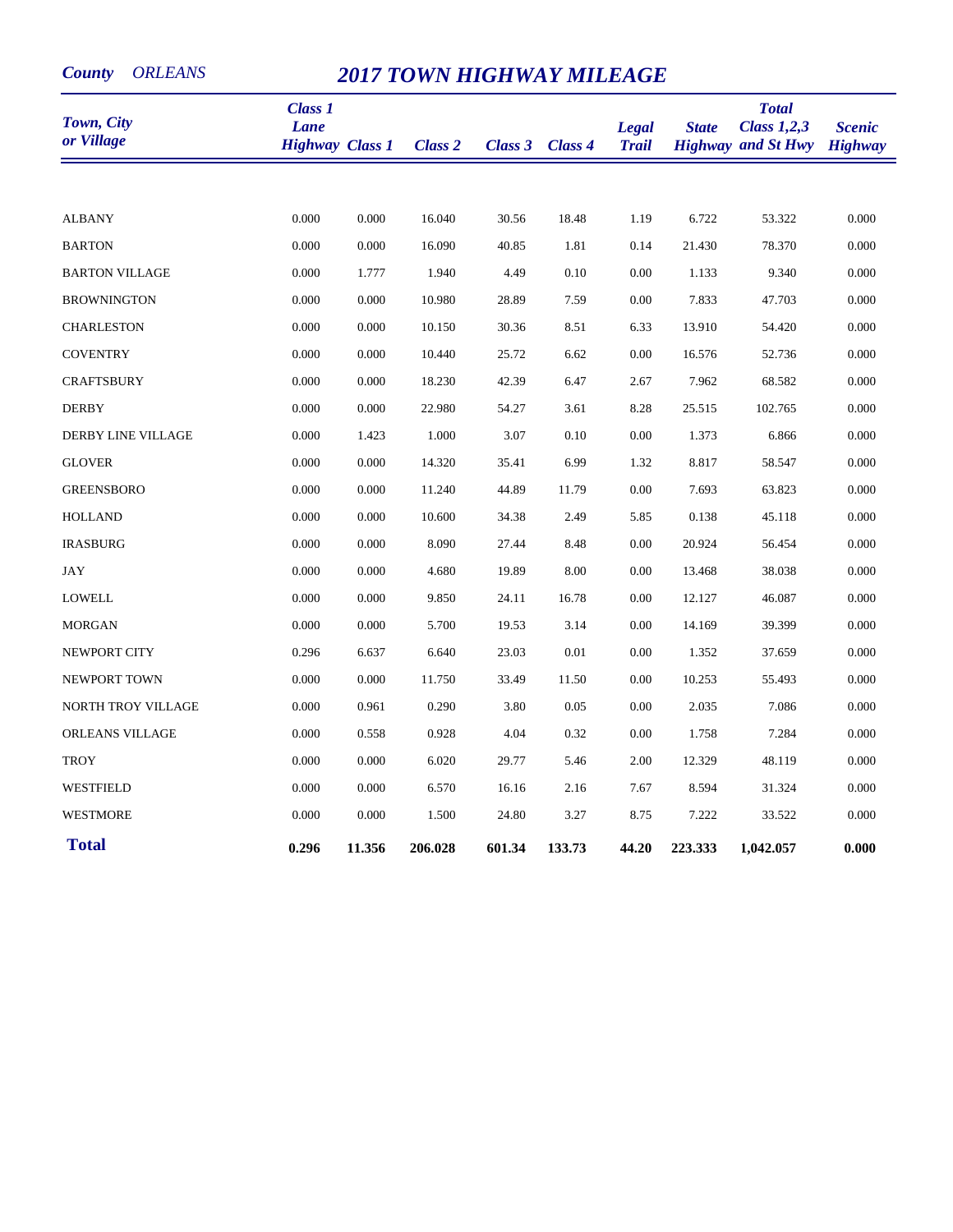### *County RUTLAND*

| Town, City                | <b>Class 1</b><br><b>Lane</b> |        |         |         |         | <b>Legal</b> | <b>State</b> | <b>Total</b><br>Class $1,2,3$ | <b>Scenic</b>  |
|---------------------------|-------------------------------|--------|---------|---------|---------|--------------|--------------|-------------------------------|----------------|
| or Village                | <b>Highway Class 1</b>        |        | Class 2 | Class 3 | Class 4 | <b>Trail</b> |              | <b>Highway</b> and St Hwy     | <b>Highway</b> |
|                           |                               |        |         |         |         |              |              |                               |                |
| <b>BENSON</b>             | 0.000                         | 0.000  | 14.960  | 36.61   | 4.18    | 0.00         | 6.276        | 57.846                        | 0.000          |
| <b>BRANDON</b>            | 0.000                         | 2.246  | 16.140  | 39.84   | 8.63    | 3.22         | 12.693       | 70.919                        | 0.000          |
| <b>CASTLETON</b>          | 0.000                         | 1.096  | 17.860  | 36.11   | 4.88    | 0.00         | 21.649       | 76.715                        | 0.000          |
| <b>CHITTENDEN</b>         | 0.000                         | 0.000  | 10.780  | 18.96   | 19.10   | 29.41        | 0.142        | 29.882                        | 0.000          |
| <b>CLARENDON</b>          | 0.000                         | 0.000  | 23.190  | 25.88   | 1.91    | 0.00         | 14.630       | 63.700                        | 0.000          |
| <b>DANBY</b>              | 0.000                         | 0.000  | 14.670  | 39.12   | 1.15    | 0.08         | 2.497        | 56.287                        | 0.000          |
| <b>FAIR HAVEN</b>         | 0.048                         | 2.785  | 8.160   | 14.92   | 1.69    | 0.00         | 10.540       | 36.405                        | 0.000          |
| <b>HUBBARDTON</b>         | 0.000                         | 0.000  | 14.310  | 15.65   | 1.66    | 3.02         | 5.155        | 35.115                        | 0.000          |
| <b>IRA</b>                | 0.000                         | 0.000  | 0.000   | 7.44    | 3.62    | 0.00         | 7.249        | 14.689                        | 0.000          |
| <b>KILLINGTON</b>         | 0.000                         | 0.000  | 7.680   | 34.73   | 8.67    | 0.00         | 12.579       | 54.989                        | 0.000          |
| <b>MENDON</b>             | 0.000                         | 0.000  | 4.440   | 16.82   | 3.28    | 5.56         | 5.928        | 27.188                        | 0.000          |
| <b>MIDDLETOWN SPRINGS</b> | 0.000                         | 0.000  | 3.200   | 23.30   | 4.20    | 0.00         | 5.760        | 32.260                        | 0.000          |
| MOUNT HOLLY               | 0.000                         | 0.000  | 10.610  | 47.53   | 11.78   | 0.00         | 15.438       | 73.578                        | 0.000          |
| <b>MOUNT TABOR</b>        | 0.000                         | 0.000  | 2.920   | 1.33    | 0.00    | 0.00         | 4.183        | 8.433                         | 0.000          |
| <b>PAWLET</b>             | 0.000                         | 0.000  | 13.040  | 26.93   | 1.76    | 0.00         | 14.887       | 54.857                        | 0.000          |
| <b>PITTSFIELD</b>         | 0.000                         | 0.000  | 0.000   | 14.77   | 10.30   | 0.00         | 4.873        | 19.643                        | 0.000          |
| <b>PITTSFORD</b>          | 0.000                         | 0.000  | 17.070  | 36.75   | 2.40    | 2.63         | 10.441       | 64.261                        | 0.000          |
| <b>POULTNEY</b>           | 0.000                         | 0.404  | 12.400  | 41.58   | 8.96    | 0.00         | 12.100       | 66.484                        | 0.000          |
| POULTNEY VILLAGE          | 0.000                         | 0.866  | 3.120   | 1.48    | 0.00    | 0.00         | 0.000        | 5.466                         | 0.000          |
| <b>PROCTOR</b>            | 0.000                         | 1.479  | 7.070   | 11.88   | 0.35    | 0.00         | 1.804        | 22.233                        | 0.000          |
| <b>RUTLAND CITY</b>       | 1.356                         | 6.001  | 13.780  | 56.28   | 1.05    | 0.00         | 0.000        | 76.061                        | 0.000          |
| RUTLAND TOWN              | 0.000                         | 0.000  | 15.080  | 32.35   | 1.42    | 0.19         | 10.982       | 58.412                        | 0.000          |
| <b>SHREWSBURY</b>         | 0.000                         | 0.000  | 17.950  | 38.28   | 9.78    | 0.38         | 4.236        | 60.466                        | 0.000          |
| <b>SUDBURY</b>            | 0.000                         | 0.000  | 7.730   | 14.20   | 2.60    | 0.00         | 9.587        | 31.517                        | 1.360          |
| TINMOUTH                  | 0.000                         | 0.000  | 13.000  | 18.51   | 4.42    | 1.22         | 3.431        | 34.941                        | 0.000          |
| WALLINGFORD               | 0.000                         | 0.000  | 3.890   | 42.12   | 4.18    | 3.61         | 16.755       | 62.765                        | 0.000          |
| WELLS                     | 0.000                         | 0.000  | 12.720  | 22.17   | 4.47    | 0.00         | 6.849        | 41.739                        | 0.000          |
| <b>WEST HAVEN</b>         | 0.000                         | 0.000  | 12.570  | 22.45   | 6.15    | 0.00         | 3.007        | 38.027                        | 0.000          |
| <b>WEST RUTLAND</b>       | 0.394                         | 1.919  | 7.480   | 17.59   | 3.89    | 0.00         | 9.511        | 36.500                        | 0.000          |
| <b>Total</b>              | 1.798                         | 16.796 | 305.820 | 755.58  | 136.48  | 49.32        | 233.182      | 1,311.378                     | 1.360          |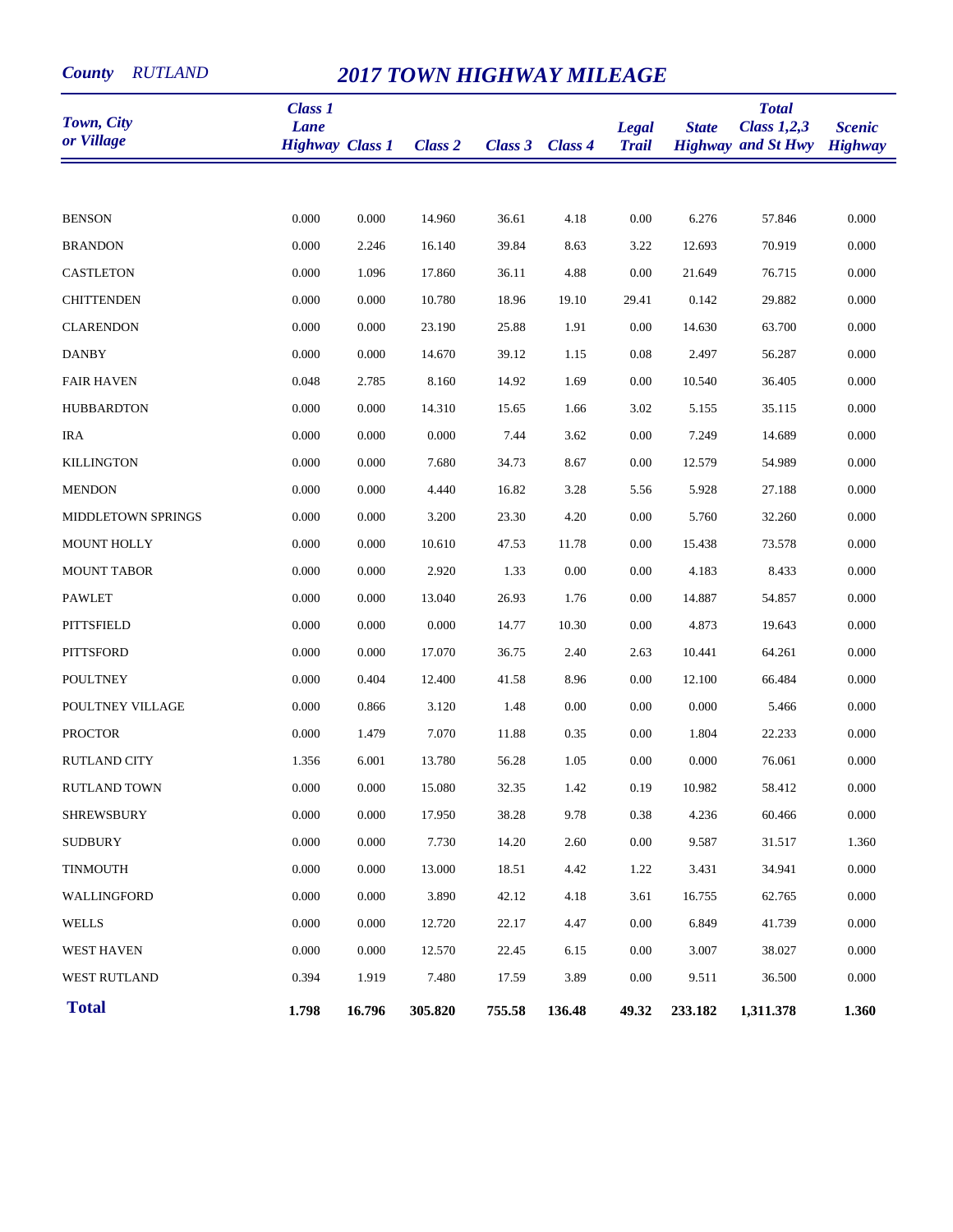### *County WASHINGTON*

| Town, City<br>or Village | <b>Class 1</b><br><b>Lane</b><br><b>Highway Class 1</b> |        |                |         | Class 4  | <b>Legal</b><br><b>Trail</b> | <b>State</b> | <b>Total</b><br><b>Class 1,2,3</b><br><b>Highway</b> and St Hwy | <b>Scenic</b><br><b>Highway</b> |
|--------------------------|---------------------------------------------------------|--------|----------------|---------|----------|------------------------------|--------------|-----------------------------------------------------------------|---------------------------------|
|                          |                                                         |        | <b>Class 2</b> | Class 3 |          |                              |              |                                                                 |                                 |
|                          |                                                         |        |                |         |          |                              |              |                                                                 |                                 |
| <b>BARRE CITY</b>        | 0.191                                                   | 5.531  | 4.000          | 37.83   | $0.07\,$ | $0.00\,$                     | 1.585        | 48.946                                                          | 0.000                           |
| <b>BARRETOWN</b>         | 0.000                                                   | 0.000  | 21.560         | 73.72   | 4.64     | 1.84                         | 11.593       | 106.873                                                         | 0.000                           |
| <b>BERLIN</b>            | 0.000                                                   | 0.000  | 13.760         | 36.94   | 7.48     | 4.09                         | 25.800       | 76.500                                                          | 0.000                           |
| <b>CABOT</b>             | 0.000                                                   | 0.000  | 17.030         | 41.19   | 7.65     | 4.53                         | 6.568        | 64.788                                                          | 0.000                           |
| <b>CALAIS</b>            | 0.000                                                   | 0.000  | 18.450         | 54.62   | 11.96    | 0.66                         | 6.902        | 79.972                                                          | 0.000                           |
| <b>DUXBURY</b>           | 0.000                                                   | 0.000  | 7.170          | 21.55   | 3.75     | 7.05                         | 6.316        | 35.036                                                          | 0.000                           |
| <b>EAST MONTPELIER</b>   | 0.000                                                   | 0.000  | 19.140         | 43.11   | 1.57     | 3.20                         | 12.090       | 74.340                                                          | 0.000                           |
| <b>FAYSTON</b>           | 0.000                                                   | 0.000  | 6.180          | 27.64   | 6.33     | 0.00                         | 5.824        | 39.644                                                          | 0.000                           |
| <b>MARSHFIELD</b>        | 0.000                                                   | 0.000  | 6.040          | 39.56   | 7.35     | 5.29                         | 12.578       | 58.178                                                          | 0.000                           |
| <b>MIDDLESEX</b>         | 0.000                                                   | 0.000  | 15.920         | 32.70   | 9.03     | 3.32                         | 16.940       | 65.560                                                          | 0.000                           |
| MONTPELIER CITY          | 2.900                                                   | 10.531 | 8.311          | 33.04   | 0.52     | 0.00                         | 4.132        | 56.014                                                          | 0.000                           |
| <b>MORETOWN</b>          | 0.000                                                   | 0.000  | 10.730         | 25.71   | 13.37    | 14.81                        | 12.287       | 48.727                                                          | 0.000                           |
| <b>NORTHFIELD</b>        | 0.165                                                   | 2.188  | 4.810          | 67.36   | 7.91     | 0.69                         | 11.097       | 85.455                                                          | 0.000                           |
| <b>PLAINFIELD</b>        | 0.000                                                   | 0.000  | 13.220         | 26.33   | 3.04     | 0.00                         | 2.148        | 41.698                                                          | 0.000                           |
| <b>ROXBURY</b>           | 0.000                                                   | 0.000  | 3.080          | 32.39   | 9.36     | 10.72                        | 7.699        | 43.169                                                          | 0.000                           |
| <b>WAITSFIELD</b>        | 0.000                                                   | 0.000  | 9.450          | 20.02   | 5.94     | 0.60                         | 7.826        | 37.296                                                          | 0.000                           |
| <b>WARREN</b>            | 0.000                                                   | 0.000  | 20.220         | 23.94   | 8.41     | 0.00                         | 6.348        | 50.508                                                          | 0.000                           |
| WATERBURY                | 0.000                                                   | 1.492  | 7.940          | 39.76   | 6.44     | 0.00                         | 18.462       | 67.654                                                          | 0.000                           |
| <b>WOODBURY</b>          | 0.000                                                   | 0.000  | 5.050          | 31.82   | 26.43    | 0.00                         | 7.691        | 44.561                                                          | 0.000                           |
| <b>WORCESTER</b>         | 0.000                                                   | 0.000  | 5.770          | 15.03   | 2.77     | 8.26                         | 7.853        | 28.653                                                          | 0.000                           |
| <b>Total</b>             | 3.256                                                   | 19.742 | 217.831        | 724.26  | 144.02   | 65.06                        | 191.739      | 1,153.572                                                       | 0.000                           |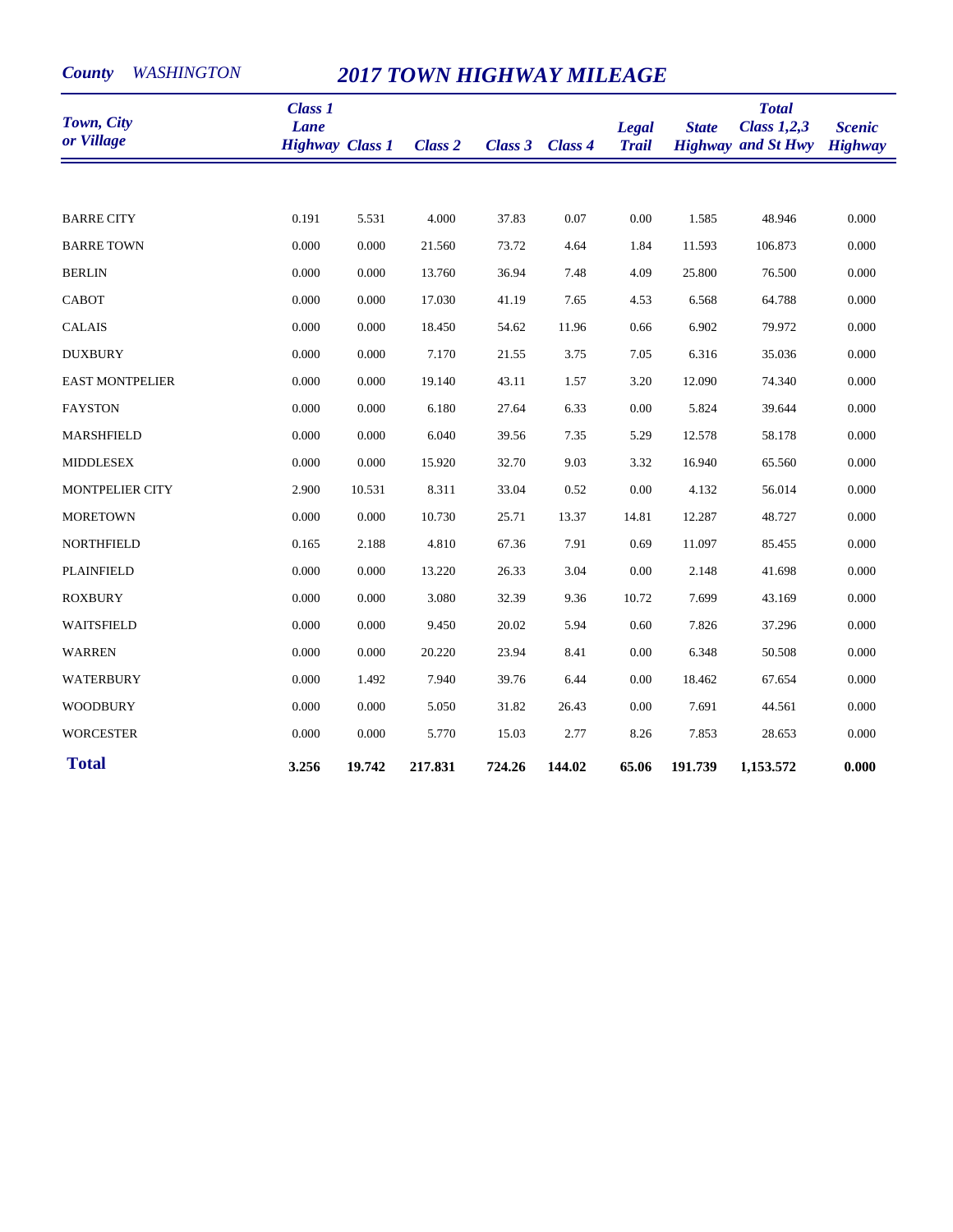### *County WINDHAM*

| Town, City         | <b>Class 1</b><br><b>Lane</b> |       |         |         |         | <b>Legal</b> | <b>State</b> | <b>Total</b><br>Class $1,2,3$ | <b>Scenic</b> |
|--------------------|-------------------------------|-------|---------|---------|---------|--------------|--------------|-------------------------------|---------------|
| or Village         | <b>Highway Class 1</b>        |       | Class 2 | Class 3 | Class 4 | <b>Trail</b> |              | <b>Highway</b> and St Hwy     | Highway       |
|                    |                               |       |         |         |         |              |              |                               |               |
| <b>ATHENS</b>      | 0.000                         | 0.000 | 6.750   | 11.14   | 2.96    | 0.00         | 0.000        | 17.890                        | 0.000         |
| <b>BRATTLEBORO</b> | 0.503                         | 6.420 | 13.890  | 64.64   | 7.83    | 0.10         | 22.207       | 107.157                       | 0.000         |
| <b>BROOKLINE</b>   | 0.000                         | 0.000 | 4.950   | 11.91   | 1.47    | 1.00         | 0.000        | 16.860                        | 0.000         |
| <b>DOVER</b>       | 0.000                         | 0.000 | 10.380  | 48.13   | 2.65    | 11.71        | 5.547        | 64.057                        | 0.000         |
| <b>DUMMERSTON</b>  | 0.000                         | 0.000 | 12.370  | 50.47   | 3.03    | 1.60         | 16.315       | 79.155                        | 0.000         |
| <b>GRAFTON</b>     | 0.000                         | 0.000 | 18.300  | 30.67   | 9.42    | 4.79         | 0.000        | 48.970                        | 0.000         |
| <b>GUILFORD</b>    | 0.000                         | 0.000 | 17.250  | 49.73   | 8.92    | 4.05         | 10.683       | 77.663                        | 0.000         |
| <b>HALIFAX</b>     | 0.000                         | 0.000 | 16.800  | 47.52   | 5.40    | 10.27        | 5.846        | 70.166                        | 0.000         |
| <b>JAMAICA</b>     | 0.000                         | 0.000 | 6.440   | 43.02   | 2.95    | 19.61        | 14.675       | 64.135                        | 0.000         |
| <b>LONDONDERRY</b> | 0.000                         | 0.000 | 12.190  | 40.08   | 5.22    | 3.23         | 15.202       | 67.472                        | 0.000         |
| <b>MARLBORO</b>    | 0.000                         | 0.000 | 14.950  | 39.73   | 1.54    | 0.84         | 8.304        | 62.984                        | 0.000         |
| <b>NEWFANE</b>     | 0.000                         | 0.000 | 16.900  | 47.05   | 0.66    | 12.49        | 5.662        | 69.612                        | 0.000         |
| <b>PUTNEY</b>      | 0.000                         | 0.000 | 15.670  | 38.98   | 4.78    | 4.11         | 11.501       | 66.151                        | 0.000         |
| <b>ROCKINGHAM</b>  | 0.231                         | 1.493 | 15.516  | 61.25   | 15.73   | 0.05         | 23.426       | 101.685                       | 0.000         |
| SOMERSET (UNORG)   | 0.000                         | 0.000 | 0.000   | 5.01    | 2.70    | 0.00         | 0.000        | 5.010                         | 0.000         |
| <b>STRATTON</b>    | 0.000                         | 0.000 | 16.710  | 11.59   | 0.00    | 0.00         | 1.337        | 29.637                        | 0.000         |
| <b>TOWNSHEND</b>   | 0.000                         | 0.000 | 10.620  | 44.88   | 5.93    | 0.91         | 7.357        | 62.857                        | 0.000         |
| <b>VERNON</b>      | 0.000                         | 0.000 | 7.860   | 17.03   | 0.48    | 1.03         | 11.640       | 36.530                        | 0.000         |
| WARDSBORO          | 0.000                         | 0.000 | 6.360   | 40.29   | 6.51    | 2.36         | 7.373        | 54.023                        | 0.000         |
| WESTMINSTER        | 0.000                         | 0.000 | 20.650  | 49.09   | 11.60   | 2.91         | 18.586       | 88.326                        | 0.000         |
| WHITINGHAM         | 0.000                         | 0.000 | 11.200  | 48.04   | 4.80    | 1.45         | 12.334       | 71.574                        | 0.000         |
| <b>WILMINGTON</b>  | 0.000                         | 0.000 | 13.340  | 54.02   | 7.14    | 0.00         | 14.462       | 81.822                        | 0.000         |
| <b>WINDHAM</b>     | 0.000                         | 0.000 | 9.200   | 22.79   | 2.78    | 0.00         | 0.356        | 32.346                        | 0.000         |
| <b>Total</b>       | 0.734                         | 7.913 | 278.296 | 877.06  | 114.50  | 82.51        | 212.813      | 1,376.082                     | 0.000         |